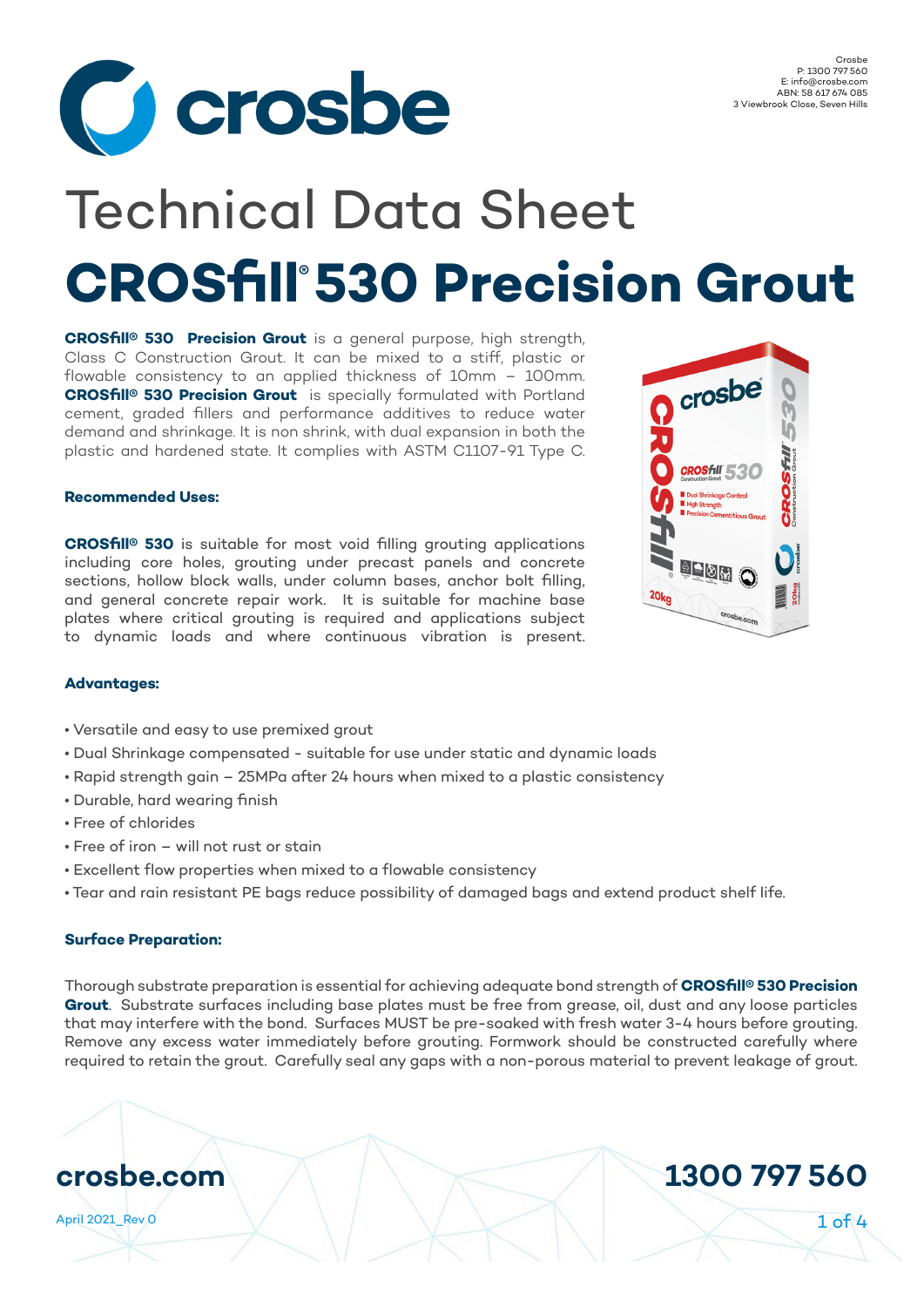

#### **Mixing:**

**CROSfill® 530** must be mechanically mixed using a forced action high shear mixing paddle.

| Consistency | Litres / 20kg Bag |  |  |
|-------------|-------------------|--|--|
| Stiff       | $1.8 - 2.4$       |  |  |
| Plastic     | $12.4 - 3.0$      |  |  |
| Flowable    | $13.2 - 3.4$      |  |  |

**1**. Following the recommended water addition, measure the required amount of water to achieve your desired consistency.

- **2**. Place approximately 90% of the pre-measured potable water into a clean bucket.
- **3**. Add **CROSfill® 530** Construction Grout gradually while mixing.
- **4**. Continue mixing for 2 minutes after final addition of ingredients.
- **5**. Slowly add the remaining water until the desired consistency is achieved and mix for a further 1 minute.
- **6**. Use grout within 30 minutes of mixing. Do not attempt to retemper.
- **7**. Do NOT add additional water, as this can cause the grout to segregate and bleed impacting its performance.

#### **Pumping:**

Select an effective pumping method (eg Positive Displacement Pump) to match the specific application, taking into consideration the total volume of grout, distance and change in level from pump to area of application.

Remove any excess water from grout hoses prior to pumping. It is important to continuously agitate the grout after mixing and during the pumping process. If the grout is allowed to sit unagitated, it will increase in viscosity and may become more difficult to pump.

Grouting equipment should be rinsed / flushed regularly to prevent the build-up of grout on surfaces. Built up grout can become dislodged and cause blockages during the grouting process.

Dispose of any unused grout in an appropriate disposal area or construction waste bin.

#### **Placement:**

Placing Place grout within 30 minutes of mixing.

Stiff Consistency - Place grout by hand and ram

Plastic Consistency - Rod into place (plastic)

Flowable Consistency - Pouring from one side only into a formed area using a suitable header box. Avoid

### **crosbe.com 1300 797 560**

April 2021\_Rev 0 2 of 4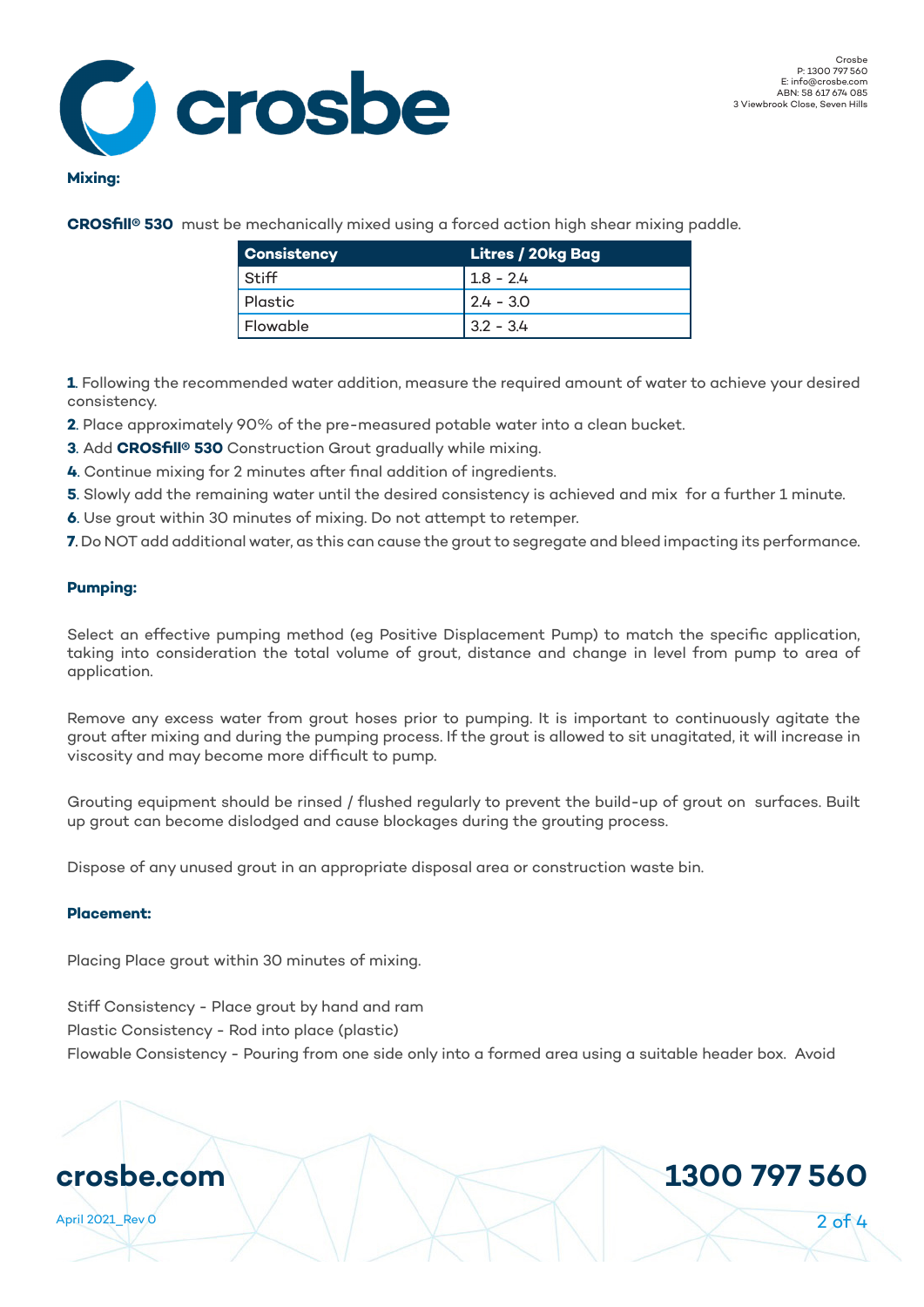

trapping air during this process.

To facilitate grout movement, gently strap or rod the grout during pouring. 10mm minimum thickness of grout is recommended.

#### **Temperature Consideration:**

The mechanism of interaction between cement and water is temperature sensitive. The set time is delayed at low temperatures and is accelerated at high temperatures. To avoid significant change in setting times, the recommended water temperature and ambient temperature ranges are:

Water Temperature Range: 15 – 25˚C. Working with temperatures outside of this range will also impact the fluidity of the grout.

Ambient Temperatures: Do not grout at a temperature less than 10˚C. Above 30˚C, consider using cooled water for mixing the grout. Do not grout in temperatures above 35˚C.

Subtrate Temperature: Do not apply onto a surface which has a temperature less than 10˚C or above 35˚C.

#### **CROSfill® 530 Precision Grout – Product Data:**

| <b>Property</b>                                                                | <b>Result</b>                  |       |                |              |  |
|--------------------------------------------------------------------------------|--------------------------------|-------|----------------|--------------|--|
| <b>Application Thickness (mm)</b>                                              | 10 - 100mm                     |       |                |              |  |
| <b>Time for Expansion (min)</b>                                                | <b>Start</b>                   |       | <b>Finish</b>  |              |  |
|                                                                                | 15                             |       | 45             |              |  |
| 20kg Bags per cubic metre                                                      | <b>Stiff</b>                   |       | 85             |              |  |
|                                                                                | Flowable                       |       | 94             |              |  |
| Fresh Wet Density (kg/m <sup>3</sup> )                                         | Approx. 2000kg/ m <sup>3</sup> |       |                |              |  |
| <b>Yield / 20kg Bag</b>                                                        | <b>Consistency</b>             |       | Yield (L)      |              |  |
|                                                                                | <b>Stiff</b>                   |       | $10.2 - 10.7$  |              |  |
|                                                                                | <b>Plastic</b>                 |       | $10.4 - 10.9$  |              |  |
|                                                                                | Flowable                       |       | $11.2 - 11.7$  |              |  |
| <b>Setting Time (min)</b>                                                      | <b>Consistency</b>             |       | <b>Initial</b> | <b>Final</b> |  |
|                                                                                | <b>Stiff</b>                   |       |                |              |  |
|                                                                                | <b>Plastic</b>                 |       | 215            | 290          |  |
|                                                                                | <b>Flowable</b>                |       | 275            | 320          |  |
| <b>Compressive Strength (MPa)</b><br>in accordance with AS1478.2<br>Appendix A | <b>Consistency</b>             | 1 Day | <b>7 Days</b>  | 28 Days      |  |
|                                                                                | <b>Stiff</b>                   | 28    | 60             | 65           |  |
|                                                                                | <b>Plastic</b>                 | 25    | 55             | 60           |  |
|                                                                                | Flowable                       | 20    | 44             | 55           |  |